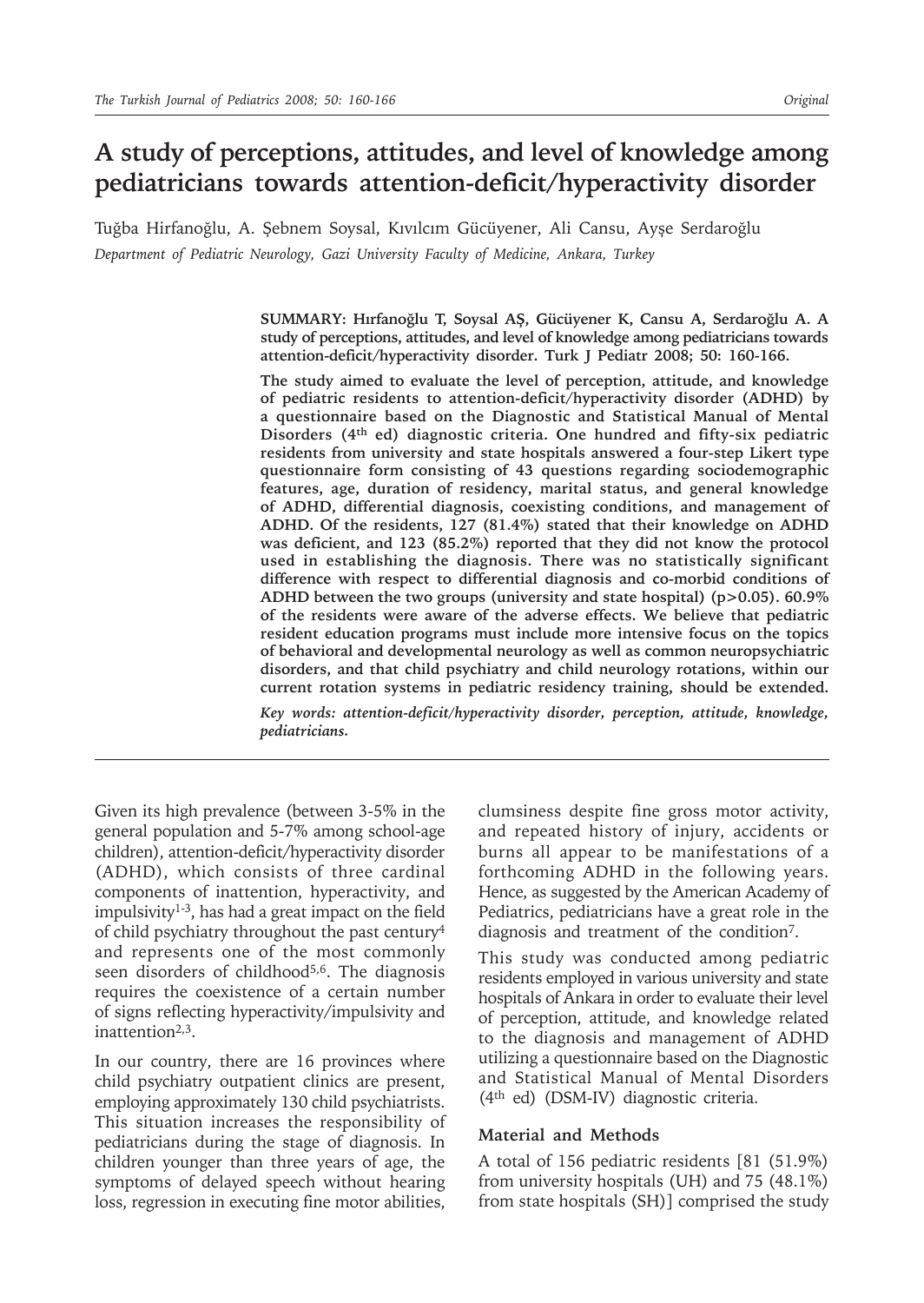group. Between March 2005 and May 2005, the pediatric residents were given a four-step Likert-type questionnaire consisting of 43 items developed on the basis of DSM-IV diagnostic criteria2, which were rearranged to assess their competence, attitude, and knowledge regarding ADHD and their level of competence in its diagnosis and management; some questions were related to common myths about the disease widely known among the public. General questions in this arrangement are those related to DSM-IV criteria. The issues concerning the differential diagnosis of ADHD were also evaluated. The answers included: 1- I definitely disagree, 2- I disagree, 3- I agree, 4- I definitely agree.

Questions in the first part of the questionnaire were related to sociodemographic features, age, duration of residency, marital status and whether or not the participants had children other than the patients. In the second part, questions addressed general knowledge of ADHD, the differential diagnosis, as well as coexisting conditions. The third part was related to knowledge about the management of ADHD, and the last part to the attitudes of the residents towards the management of the disease. The residents had been meeting children with ADHD in general pediatric outpatient clinics during their training periods as well as during their rotations in pediatric neurology departments. Prior to the study, the residents were informed about the study, were assured of anonymity, and only those who were willing to participate were included in the study, with their consent.

For the statistical evaluation, SPSS 10.0 was used. The numerical values, age of the doctors and the time of residency were expressed as mean  $\pm$  standard deviation (SD). Chi-square analysis was used in testing the differences between physician responses according to their institution (UH or SH), and private office. Overall assessment of each division was carried using the independent t test.

## **Results**

Of the residents participating in our study, 88 (56.4%, SH: 47.7%, UH: 52.5%) were female and 68 (43.5%, SH: 48.5%, UH: 51.4%) were male, and the mean age was  $27.78 \pm 2.24$  years. Forty-five (28.8%, SH: 35.5%, UH: 64.4%) were married, and 14 (9%, SH: 35.7%, UH: 64.2%) had children. The time of residency varied between 2 and 168 months (mean: 32.88±20.33 months). Seventy-seven (49.3%) residents had been working for 2-32 months and 79 (50.6%) for 33 months or longer.

Generally, 102 (65.3%) of the residents gave correct answers to the questions aimed at testing their knowledge of ADHD (SH: 62.1%, UH: 68.2%). The questions and the rates of correct answers are given in detail in Tables I and II.

Of the residents, 127 (81.4%, SH: 86.6%, UH: 76.5%) stated that their knowledge of ADHD was deficient, and 123 (85.2%, SH: 78.6%, UH: 91.3%) reported that they did not know the protocol used in establishing the diagnosis. There was no difference between the responses given by the residents working in the two different hospitals  $(p>0.05)$ .

One hundred and six (67.9%) of the residents stated that a gender difference was present in ADHD (SH: 66.6%, UH: 69.1%), and 120 (76.9%, SH: 76%, UH: 77.7%) stated that the condition was more frequent among males. When results were compared according to employment in SH or UH and to the duration of their residency, no difference was detected between the rates of correct answers (p>0.05). Generally, the rate of recognizing ADHD as a lifelong disease was low (35.2%), the rate being significantly lower in residents working in SH (25.3%) compared to those working in UH  $(44.4\%)$   $(x^2=6.231, p=0.013)$ .

When means of the given correct answers with respect to differential diagnosis of ADHD were compared between the two groups, there were no statistically significant difference (for SH mean:  $5.81 \pm 1.66$ ; for UH mean: 5.90 $\pm$ 1.42) (t: -0.355, df: 154, p: 0.723). When the questions were evaluated by individual residents, 63.4% (SH: 64%, UH: 62.9%) were aware that genetic predisposition had a role in ADHD, and 83.9% (SH: 86.6%, UH: 81.4%) knew that it should be differentiated from some of the inherited metabolic diseases; 57.6% (SH: 54.6%, UH: 60.4%) found epileptic disorders to be essential in the differential diagnosis. No difference was found between the correct answer rates with respect to institution type or duration of the residency (p>0.05). Fifty-three residents reported that a differential diagnosis with specific learning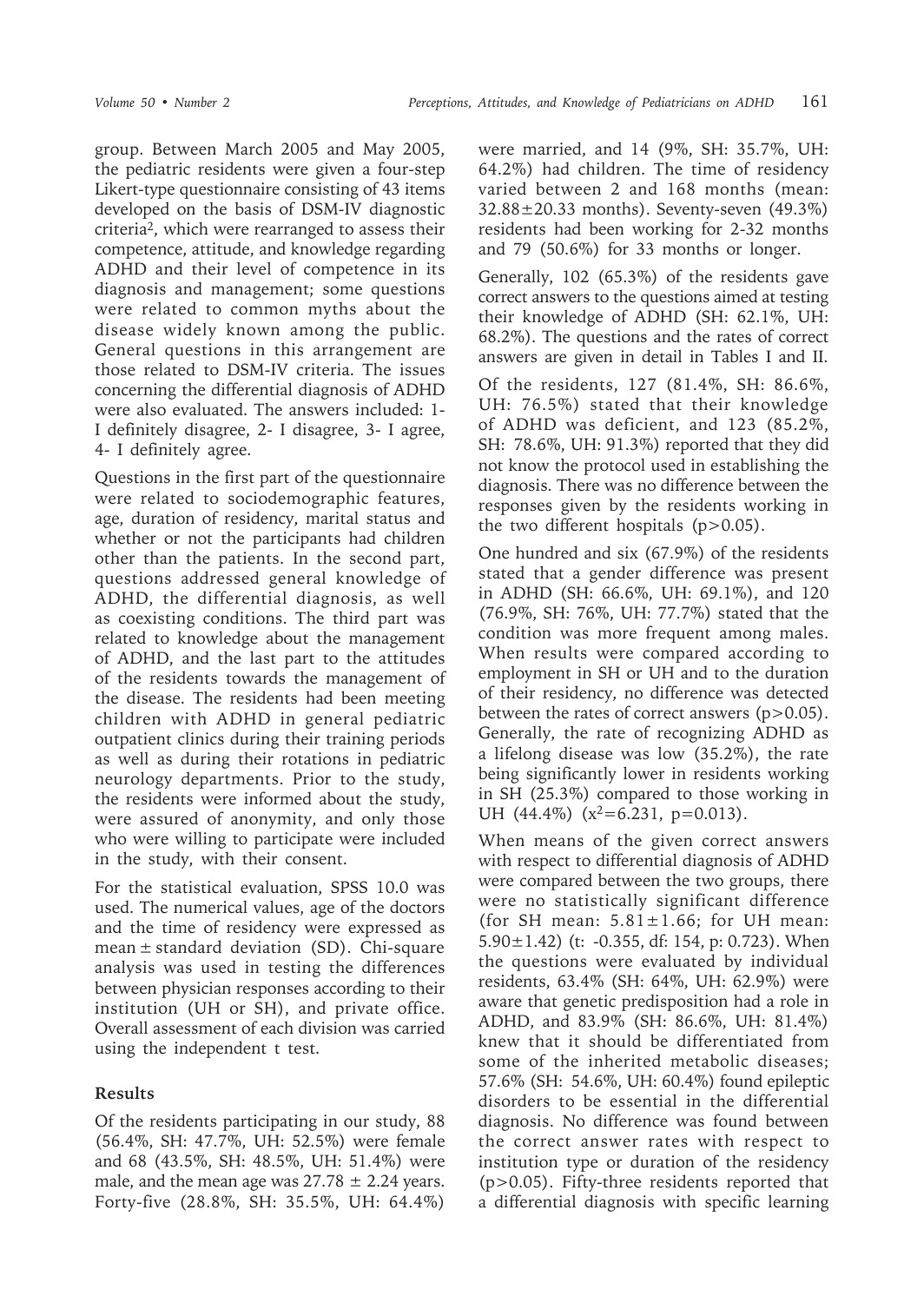| Table I. Responses of the Residents to Questions about their Knowledge of ADHD |  |  |
|--------------------------------------------------------------------------------|--|--|
|--------------------------------------------------------------------------------|--|--|

| ADHD is $/$<br>Children with ADHD                                                                                                                                                                                                                                                                                                                                                                                                                      | Total no. of<br>correct answers<br>$(\%)$                                                                                                                  | No. of<br>correct<br>answers-SH<br>$(\%)$                                                                                                          | No. of<br>correct<br>answers-UH<br>$(\%)$                                                                                                         | P                                                                                                                                                         |
|--------------------------------------------------------------------------------------------------------------------------------------------------------------------------------------------------------------------------------------------------------------------------------------------------------------------------------------------------------------------------------------------------------------------------------------------------------|------------------------------------------------------------------------------------------------------------------------------------------------------------|----------------------------------------------------------------------------------------------------------------------------------------------------|---------------------------------------------------------------------------------------------------------------------------------------------------|-----------------------------------------------------------------------------------------------------------------------------------------------------------|
| associated with poor health condition<br>associated with false parental attitudes<br>can concentrate on their interest issues<br>engage in more than one activity at once<br>fail to finish a started task<br>do not like burdensome task<br>should be supported by private education<br>parents may have psychiatric disorders<br>have slow reading speed<br>have low level of arithmetic ability<br>more common among males<br>no gender differences | 120 (76.9)<br>53 (34)<br>65 (41.6)<br>99 (63.4)<br>140 (89.7)<br>97(62.1)<br>123 (78.8)<br>73 (46.7)<br>94 (60.2)<br>83 (53.2)<br>120 (76.9)<br>106 (67.9) | 59 (78.7)<br>23 (30.7)<br>34 (45.3)<br>41 (54.7)<br>65 (86.7)<br>50 (66.7)<br>54 (72)<br>33 (44)<br>47 (62.7)<br>38 (50.7)<br>57 (76)<br>50 (66.7) | 61 (75.3)<br>30(37)<br>31 (38.2)<br>58 (71.6)<br>75 (92.6)<br>47 (58)<br>69 (85.1)<br>40 (49.4)<br>47 (58)<br>45 (55.5)<br>63 (77.7)<br>56 (69.1) | p > 0.05<br>p > 0.05<br>p > 0.05<br>p > 0.05<br>p > 0.05<br>p > 0.05<br>p: 0.044 <sup>a</sup><br>p > 0.05<br>p > 0.05<br>p > 0.05<br>p > 0.05<br>p > 0.05 |
| Investigation of behaviors in the school is<br>sufficient for diagnosis                                                                                                                                                                                                                                                                                                                                                                                | 150 (96.1)                                                                                                                                                 | 72 (96)                                                                                                                                            | 78 (96.2)                                                                                                                                         | p > 0.05                                                                                                                                                  |
| Symptoms begin before 7 years of age<br>Symptoms should appear in whole life field at<br>least 6 months                                                                                                                                                                                                                                                                                                                                                | 87 (55.7)<br>136 (87.1)                                                                                                                                    | 32 (42.6)<br>66 (88)                                                                                                                               | 55 (67.9)<br>70 (86.4)                                                                                                                            | p: $0.002b$<br>p > 0.05                                                                                                                                   |
| most are left-handed<br>may become a lifelong disease<br>may also be seen during adulthood<br>parents have high level expectation from teachers                                                                                                                                                                                                                                                                                                        | 124 (79.4)<br>55 (35.2)<br>63 (40.3)<br>126 (80.7)                                                                                                         | 61 (81.3)<br>19(25.3)<br>35 (46.6)<br>57 (76)                                                                                                      | 63 (77.7)<br>36 (44.4)<br>28 (34.5)<br>69 (85.1)                                                                                                  | p > 0.05<br>p: 0.013c<br>p > 0.05<br>p > 0.05                                                                                                             |

a:  $x^2=4.059$ 

b:  $x^2$ =10.053 c:  $x^2=6.231$ 

SH: State hospital. UH: University hospital.

|  |  |  |  |  |                                | Table II. Responses of the Residents to Questions about Differential Diagnosis of |  |
|--|--|--|--|--|--------------------------------|-----------------------------------------------------------------------------------|--|
|  |  |  |  |  | ADHD and Coexistent Conditions |                                                                                   |  |

|                                                                                   | Total           | No. of     | No. of     |                       |
|-----------------------------------------------------------------------------------|-----------------|------------|------------|-----------------------|
|                                                                                   | no. of          | correct    | correct    |                       |
| ADHD/                                                                             | correct answers | answers-SH | answers-UH |                       |
| Children with ADHD                                                                | $(\%)$          | $(\%)$     | $(\%)$     | P                     |
| Differential diagnosis                                                            |                 |            |            |                       |
| is a hereditary disease                                                           | 99 (63.4)       | 48 (64)    | 51 (62.9)  | p > 0.05              |
| is associated with any level of intelligence                                      | 130 (83.3)      | 58 (77.4)  | 72 (88.8)  | p > 0.05              |
| the level of intelligence is lower than normal                                    | 128 (81.1)      | 62 (82.7)  | 66 (81.5)  | p > 0.05              |
| the level of intelligence is higher than normal                                   | 127 (81.4)      | 58 (77.4)  | 69 (85.1)  | p > 0.05              |
| may be confused with some metabolic disorders                                     | 131 (83.9)      | 65 (86.6)  | 66 (81.4)  | p > 0.05              |
| may be confused with epilepsy                                                     | 90 (57.6)       | 41 (54.6)  | 49 (60.4)  | p > 0.05              |
| may be confused with specific learning difficulties                               | 53 (34)         | 33 (44)    | 20(24.6)   | p: 0.011 <sup>a</sup> |
| may appear in infants with undeveloped fine motor<br>skills and delayed speech    | 75 (48)         | 39 (52)    | 36 (45)    | p > 0.05              |
| a higher possibility of occurrence among premature and<br>low birth weight babies | 81 (51.9)       | 32(42.6)   | 49 (60.4)  | p: $0.026b$           |
| Co-existent conditions                                                            |                 |            |            |                       |
| may be associated with anxiety and depression                                     | 118 (75.6)      | 57 (76)    | 61 (75.3)  | p > 0.05              |
| learning difficulties are frequent                                                | 133 (85.2)      | 68 (90.6)  | 65 (80.2)  | p > 0.05              |
| may be associated with oppositional defiant disorder                              | 100 (64.1)      | 44 (58.6)  | 56 (69.1)  | p > 0.05              |
| have high inclination for participating in mobs                                   | 67 (42.9)       | 34 (45.3)  | 33 (40.7)  | p > 0.05              |
| Have an increased tendency for addiction to<br>alcohol and substance abuse        | 68 (43.5)       | 34 (45.3)  | 34 (41.9)  | p > 0.05              |

a:  $x^2$  = 6.472

b:  $x^2$  = 4.958

SH: State hospital. UH: University hospital.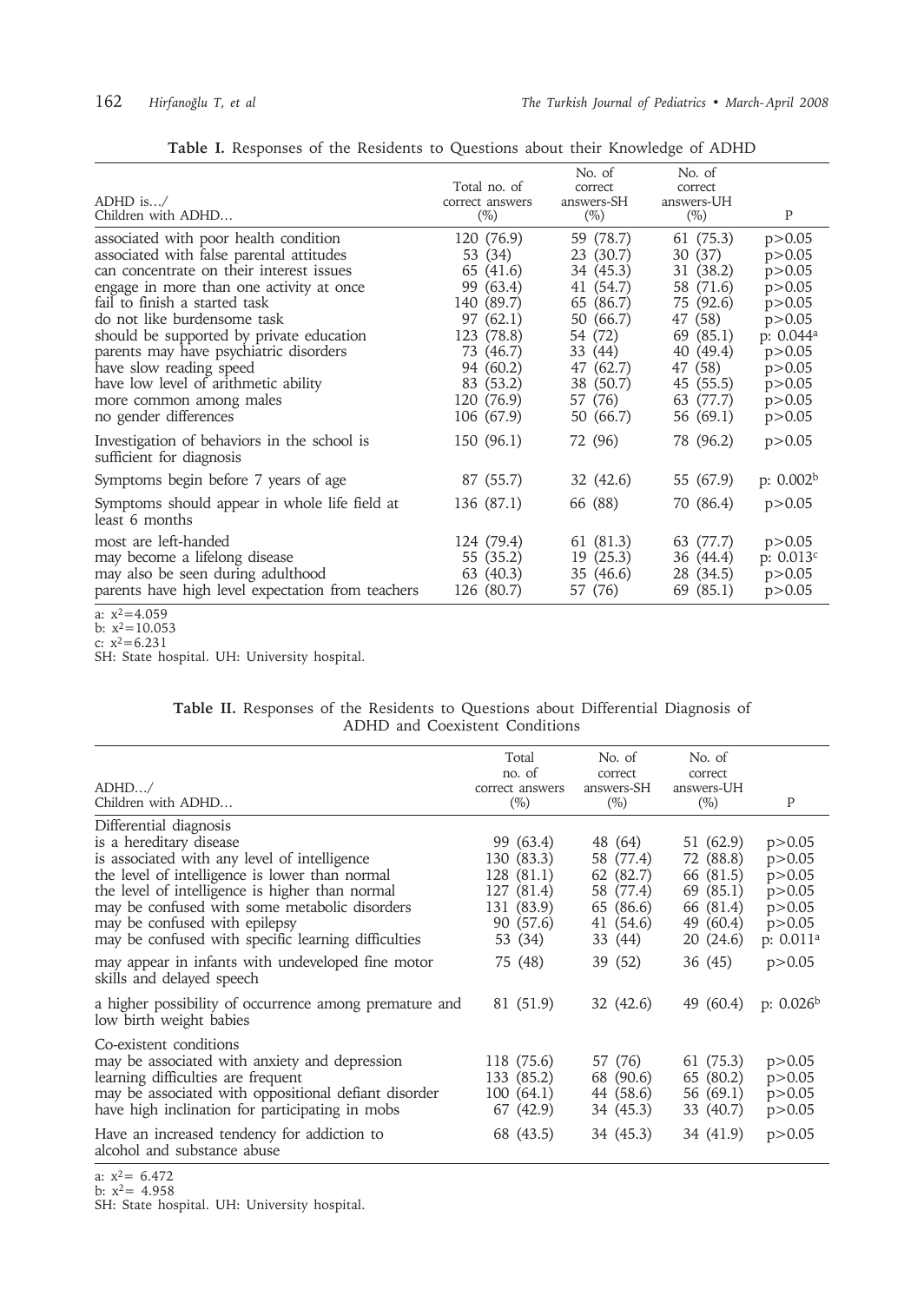difficulty (SpLD) is important, the rate being significantly higher in SH residents  $(x^2=6.472)$ , p=0.011), but it had no relation with the duration of residency. The only statistically significant differences between the answers of the SH (42.6%) and UH (60.4%) residents were regarding the questions of whether prematurity and low birth weight (LBW) are risk factors for ADHD  $(x^2=4.958, p=0.026)$ . Forty-eight percent of the residents agreed on the follow-up of children who had poor speech and fine motor development in the early childhood period, in the event they were the early signs of ADHD in those children. This opinion, regardless of institution type, was higher in residents with residency duration ≥33 months ( $x^2 = 8.357$ , p=0.004). The rate of recognizing that ADHD may be associated with any level of intelligence was considerably high (SH: 77.4%, UH: 88.8%) in residents of both types of hospitals (p>0.05).

When the mean of the correct answers given to the questions concerning ADHD and comorbid conditions was evaluated, there was

UH: 80.6%), 64.1% oppositional defiant disorder (SH: 58.6%, UH: 69.1%), 43.5% drug and alcohol addiction (SH: 45.3%, UH: 41.9%), and 42.9% an inclination for participating in mobs (SH: 45.3%, UH: 40.7%) as co-morbid conditions. More residents of the UHs were aware that ADHD children should receive special education when compared to the SH residents (85.1% vs. 72%)  $(x^2=4.059, p=0.044)$ .

The answers to the questions relating to management skills and adverse effects of the treatment showed that 60.9% of the residents were aware of the adverse effects (Table III). When the responses in this part were evaluated, no difference was found in terms of gender, marital status, having children or not, or duration of the residency  $(p>0.05)$ . In addition, neither residency duration nor the type of institution had any effect on the answers of the residents in this regard [mean of correct answers for SH:  $2.21 \pm 1.06$ , for UH:  $2.32 \pm 1.04$ ; t: -0.635, df: 154, p: 0.526; for duration of residency (≤32 months, correct answer mean: 2.16 $\pm$ 1.04, and for  $\geq$ 33 months, correct answer

**Table III.** Attitudes of the Residents to the Management of ADHD and Adverse Effects of Methylphenidate (MP)

|                                                                                                                                            | Total<br>no. of<br>correct answers<br>$(\%)$      | No. of<br>correct<br>answers-SH<br>$(\% )$     | No. of<br>correct<br>answers-UH<br>$(\%)$        | P                                                           |
|--------------------------------------------------------------------------------------------------------------------------------------------|---------------------------------------------------|------------------------------------------------|--------------------------------------------------|-------------------------------------------------------------|
| MP is widely used in treatment<br>MP may lead to addiction<br>MP may lead to appetite and sleep disturbance<br>MP may lead to osteoporosis | 120 (76.9)<br>70 (44.9)<br>95 (60.9)<br>70 (44.9) | 58 (77.3)<br>38 (50.7)<br>43 (57.3)<br>27 (36) | 62 (76.5)<br>32 (39.5)<br>52 (64.2)<br>43 (53.1) | p > 0.05<br>p > 0.05<br>p > 0.05<br>p: $0.032$ <sup>a</sup> |
| Pediatricians have an active role in<br>management (agree)                                                                                 | 105(67.3)                                         | 48 (64)                                        | 57 (70.4)                                        | p > 0.05                                                    |
| Management of ADHD is not a job for<br>pediatricians (agree)                                                                               | 65 (41.6)                                         | 33 (44)                                        | 32 (39.5)                                        | p > 0.05                                                    |
| Pediatricians will play an active role in ADHD<br>management in the future (agree)                                                         | 116 (74.3)                                        | 49 (65.3)                                      | 67 (82.7)                                        | p: $0.013b$                                                 |
| $a: x^2 - 4.596$                                                                                                                           |                                                   |                                                |                                                  |                                                             |

a:  $x^2=4.596$ b:  $x^2=6.171$ 

SH: State hospital. UH: University hospital.

no significant difference between the responses of the two groups of residents according to institution type (for SH, mean:  $3.16 \pm 1.35$ ; for UH, mean: 3.06±1.26) (t: 0.468, df: 154, p: 0.641). When the questions were individually evaluated, 75.6% of the residents accurately chose the group of psychiatric disorders (SH: 76%, UH: 75.3%); 85.2% of them indicated learning difficulties (SH: 90.6%,

mean: 2.36±1.05, t: -1.174, df: 154, p: 0.242)]. 41.6% of the residents stated that management of ADHD is not the responsibility of the pediatrician (SH: 44%, UH: 39.5%), but 67.3% (SH: 64%, UH: 70.4%) claimed the opposite, and 74.3% (SH: 65.3%, UH: 82.7%) denoted that a pediatrician can play an important role in management. Furthermore, the future role of pediatricians in the management of ADHD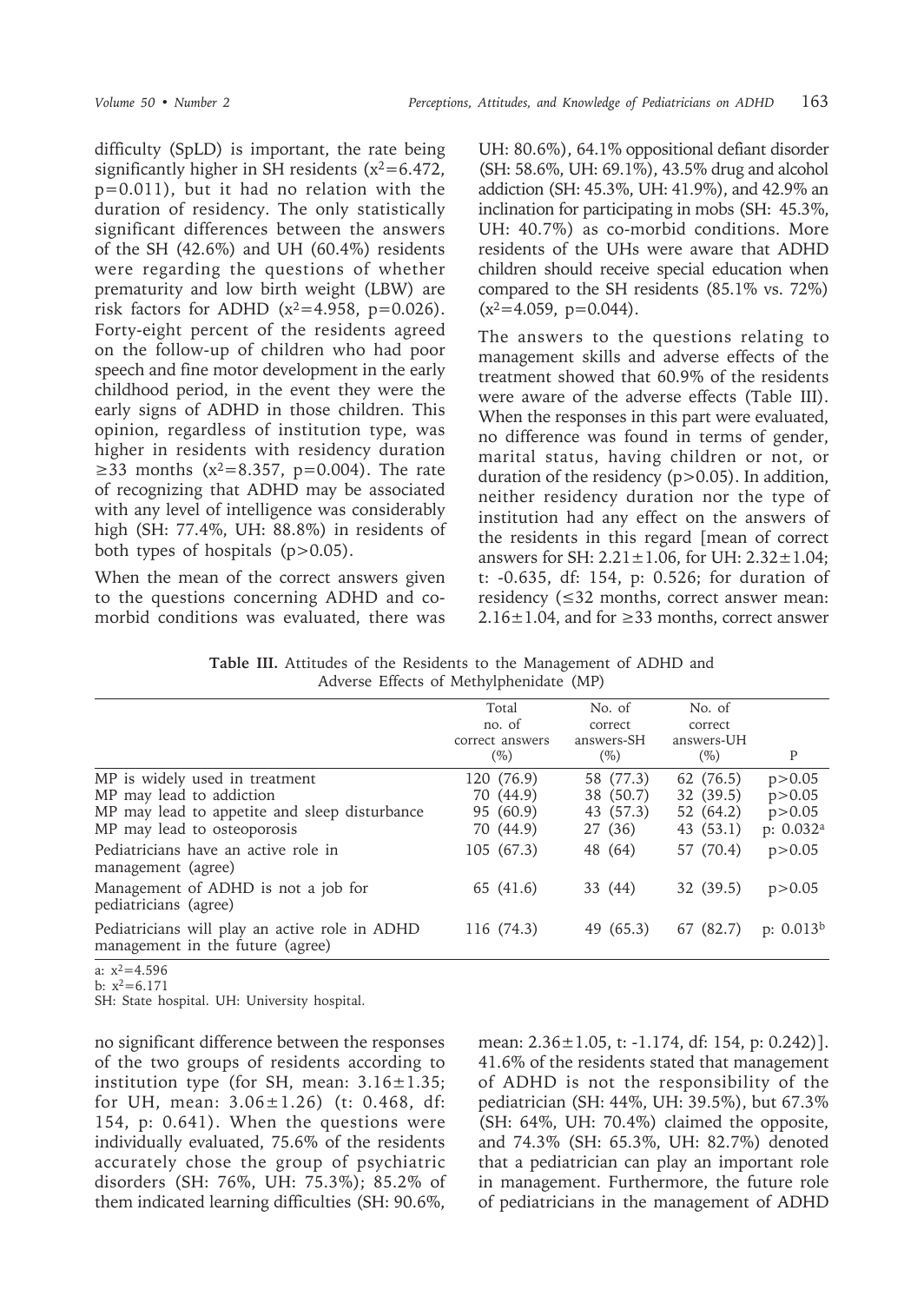was significantly more frequently denoted by UH residents than by SH residents  $(x^2=6.171,$ p=0.013). When the answers to the questions in this part were evaluated, no difference was found in terms of gender, marital status, having children or not, or duration of the residency (p>0.05).

## **Discussion**

The frequency of occurrence of chronic diseases among children aged between 6 and 12 is 4- 12%, and among these disorders, ADHD is one of the most commonly encountered. As consanguineous marriage is frequent, neurometabolic diseases and especially genetic diseases are inevitably prevalent in our country. ADHD may appear as a manifestation of these diseases, but as well exhibits a genetic character by itself. Therefore, the combined efforts of experienced child psychiatrists, child neurologists, and pediatricians are necessary in accomplishing the differential diagnosis<sup>5,8</sup>. Since the number of child psychiatrists is few in number in Turkey, it appears that the role of pediatricians is even more important. Among the studies reflecting the situation in Turkey is one that presented the results of the evaluation, according to the DSM-IV diagnostic criteria, of 1556 patients who presented to Gazi University Medical Faculty child psychiatry outpatient clinic during a period of 22 months9. In that research, the prevalence of ADHD was determined to be 8.6% (121 subjects), and was six times more common in boys than girls. It was also detected that after anxiety and depression, ADHD represented the third most common reason for application to the outpatient clinics<sup>9</sup>. In our study, a great majority of the residents (72.4%) recognized that there was a gender difference and that the disorder was more commonly seen among males. In recent years, there has also been a steady increase, of 2.5-3 fold<sup>5,8</sup>, in the frequency of diagnosing ADHD among females<sup>8</sup>.

In recent years, there has been an increase in presentation to physicians and pediatricians for ADHD diagnosis and treatment. As it constitutes an issue requiring time, interest, and knowledge, pediatricians should have a special interest in ADHD in addition to devoting their time and acquiring adequate knowledge5,8. In our study, a great majority of the residents were found to have an inadequate level of knowledge (81.4%), and were unaware of the

algorithms for the diagnosis (78.8%). Hence, it is clear that more education programs regarding ADHD are vital for pediatric residents.

The early and correct diagnosis and treatment of ADHD is essential, as it favorably affects the future life of the children<sup>6,7</sup>. Our study revealed that a minority of the residents recognized that the disorder may become a lifelong disease (35.2%), and that it may be seen during adulthood (40.3%).

Attention-deficit/hyperactivity disorder is characterized by inattention, hyperactivity, and impulsivity1. These components act in concert to generate the symptoms of the disorder, including failure of completing a started task, being engaged in several activities at once, dissatisfaction, low frustration threshold, poor social judgment, fine motor abilities below the level of competence expected for the age group despite extreme gross motor activity, and low concentration capacity with difficulty in focusing on an issue. In our study, when the residents were queried as to their knowledge on this subject, most (89.7%) knew that the patients failed to finish a started task, and 63.4% knew that the patients were mostly engaged in more than one activity at the same moment. In those patients, inattention, lack of interference, slow reaction time, and failure in situations that require sustained attention are the most serious impacts<sup>10</sup>. Moreover, weaknesses in information processing speed of speech and arithmetic performance were also noted<sup>11</sup>. In our study, 53.2% of the residents stated that the patients with ADHD displayed a low level of arithmetic ability, and 60.2% indicated the presence of a low reading speed.

Eighty-five point two percent of the residents were aware that children with ADHD might have difficulties in learning; 78.8% indicated that there was a need for supportive special and private education; and nearly 50% noted that the patients had an inclination for being engaged in mobs and a predisposition to alcohol and drug addiction. As a result, ADHD unfavorably affects the social, occupational, and academic life of individuals<sup>7,8,12</sup>. Therefore, necessary measures should be taken with respect to these children to prevent development of such problems later in life. The question on this issue was more frequently answered correctly by the UH versus SH residents.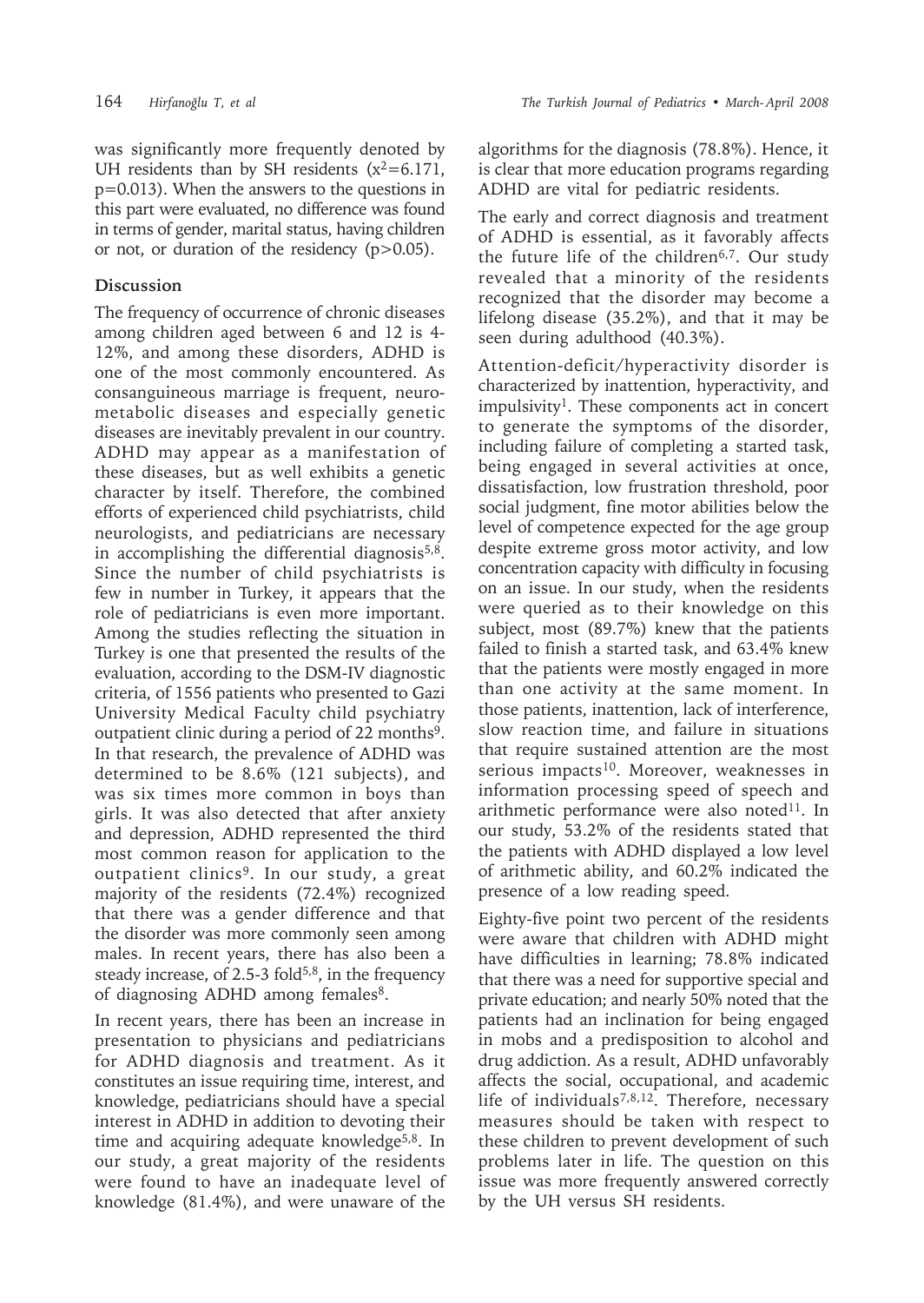Furthermore, in a study investigating which group initially considered the diagnosis of ADHD, it was reported to most frequently be the teachers, thereafter referring them to child psychiatrists or pediatricians. Nonetheless, as teachers may confuse ADHD with low IQ, SpLD, or another psychiatric disorder, it has been suggested that experienced child psychiatrists/pediatricians and pediatric neurologists take active roles in both the education of teachers and particularly on how to differentiate between ADHD and other conditions resembling the clinical picture of ADHD8. For the diagnosis and management of ADHD, the American Academy of Pediatrics indicates pediatricians as having an active role in identifying the cases with underlying genetic and metabolic diseases that initially suggest ADHD during regular pediatric examinations, but additionally displaying speech, hearing, and vision problems unlike ADHD6,7. In our study, when we inquired whether or not metabolic or epileptic disorders, SpLD, and low IQ should be considered in the differential diagnosis, 65% and 62% of UH and SH residents, respectively, recognized that it may coexist with co-morbid conditions. In their study, Kwasman et al.<sup>5</sup> stressed that although children with ADHD should be evaluated by psychologists/psychiatrists prior to and during the therapy course for co-morbid conditions and learning disabilities, a collaboration with pediatricians should also be undertaken for identifying a possible organic etiology<sup>5</sup>.

The frequency of using drugs for ADHD management shows a steady increase, influenced by the preferences of both teachers and families and recommendations of physicians, psychiatrists, and psychologists. Therefore, the knowledge of current therapeutic options as well as their effects and adverse effects has become an important issue<sup>5,8</sup>. Methylphenidate represents the most commonly used therapeutic agent. The most frequent adverse effects include appetite and sleep disturbances<sup>5,13</sup>. The profile of the answers given by residents suggests that this drug is the most frequently prescribed agent for this disorder, and that they have adequate information on its adverse effects. In our study, while 67.3% (both UH and SH) of the residents believed that the pediatricians must have an active role in management, 41.6% (both UH and SH) stated that the pediatricians may not

necessarily be involved in the management of these children. This led us to consider that they lack information on this issue and should receive appropriate training.

Although the pediatric residents recognized that pediatricians will play an active role in ADHD management in the future, it is quite worrisome that their knowledge deficit reached a rate of 81.4% (both UH and SH), and that 85.2% (both UH and SH) of them were unaware of the algorithm used in establishing the diagnosis of ADHD. The disease is characterized by a partial persistence in adulthood, thereby leading adult neurologists and psychiatrists to face a variety of diagnostic difficulties. Such adults generally have behavioral disorders, may have a predisposition to alcohol and substance abuse or more frequent divorces, impairments in social interactions, and a more delinquent character, which undoubtedly further increase the critical role of pediatricians in early recognition of the condition. In the meantime, the number of child psychiatrists should be increased, since the psycho-social therapy is important as well as the medical treatments.

In conclusion, we believe that more intensive focus must be given to the topics of behavioral and developmental neurology as well as common neuropsychiatric disorders in pediatric resident education programs, which could be in the form of separate lessons at least for a semester. Periods of child psychiatry and child neurology rotations within our current rotation systems in pediatric residency training should also be extended.

### **REFERENCES**

- 1. Biederman J, Faraone SV. Attention-deficit hyperactivity disorder. Lancet 2005; 366: 237-248.
- 2. American Psychiatric Association. Diagnostic and Statistical Manual of Mental Disorders (4th ed). Washington DC: American Psychiatric Association; 1994.
- 3. Szatmari P. The epidemiology of attention deficit hyperactivity disorder. Child Adoles Psychiatr Clin North Am 1982; 1: 361-371.
- 4. Hechtman L. Developmental neurobiological, and psychosocial aspects of hyperactivity, impulsivity, and attention. In: Lewis M (ed). Child and Adolescent Psychiatry (2nd ed). Philadelphia: Williams & Wilkins; 1996: 323-324.
- 5. Kwasman A, Tinsley BJ, Lepper HS. Pediatrician's knowledge and attitudes concerning diagnosis and treatment of attention deficit and hyperactivity disorders. Arch Adolesc Med 1995; 149: 1211-1216.